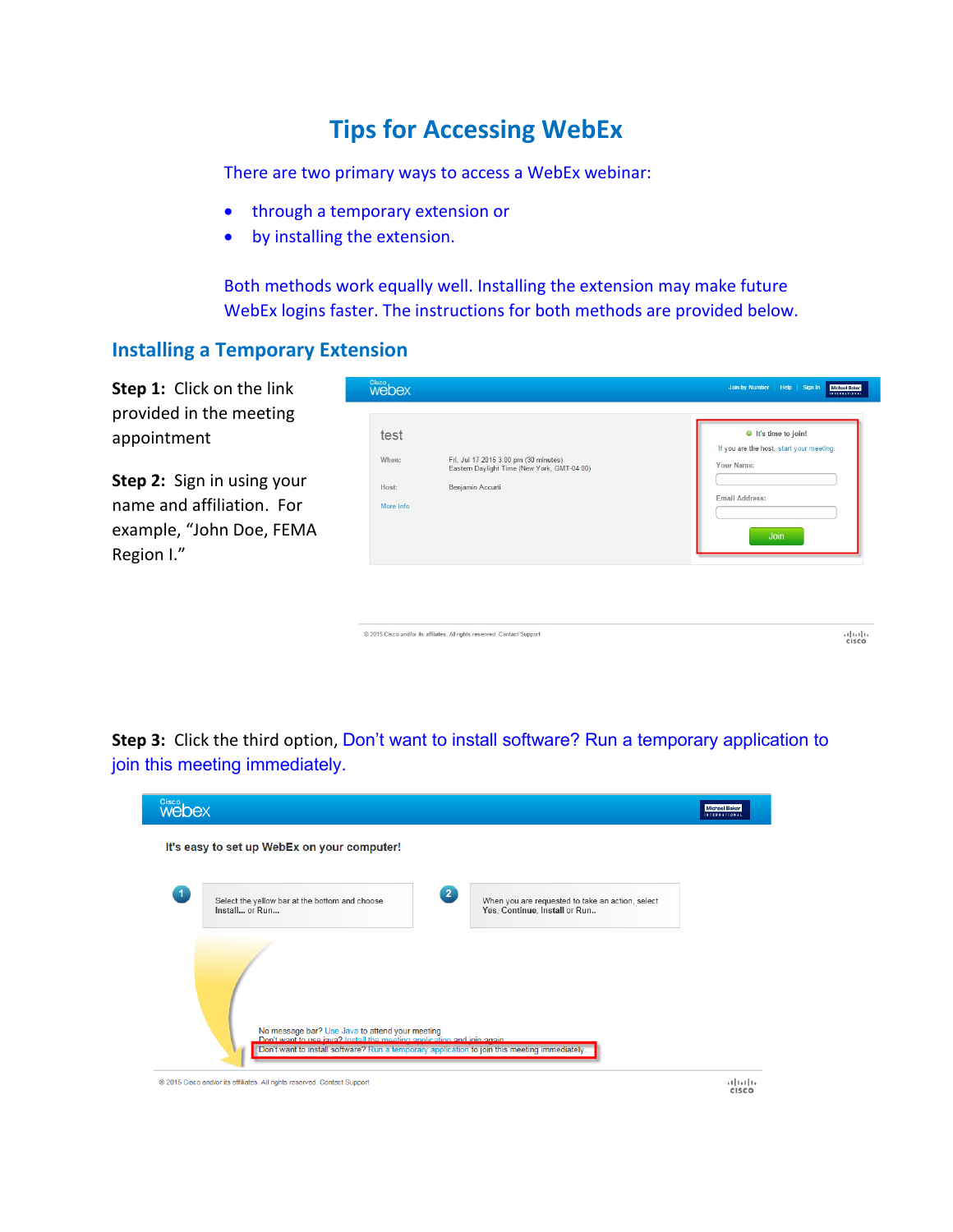**Step 4:** Once you are in the WebEx application, you will be prompted to select an option for dialing into the audio portion of the webinar. Press the three dots at the bottom of the button on the left-hand side for all audio options.



**Option 1:** Select the Call Me option. Incoming phone lines to platforms such as WebEx may be limited these days. You may get a busy signal when dialing in. We suggest asking WebEx to call you. (There are more outgoing lines than incoming.) Enter your phone number. (WebEx will call you immediately, likely from a Leesburg, VA, number.) Press "1" when prompted to be connected to the webinar.

**Option 2:** Select the I Will Call In option. An access code and an Attendee ID will be assigned to you. Dial the phone number and enter the access code. **When prompted by the automatic operator, enter the Attendee ID number.** This will synch your computer with the presentation audio and identify you by name in the attendee list.

\_\_\_\_\_\_\_\_\_\_\_\_\_\_\_\_\_\_\_\_\_\_\_\_\_\_\_\_\_\_\_\_\_\_\_\_\_

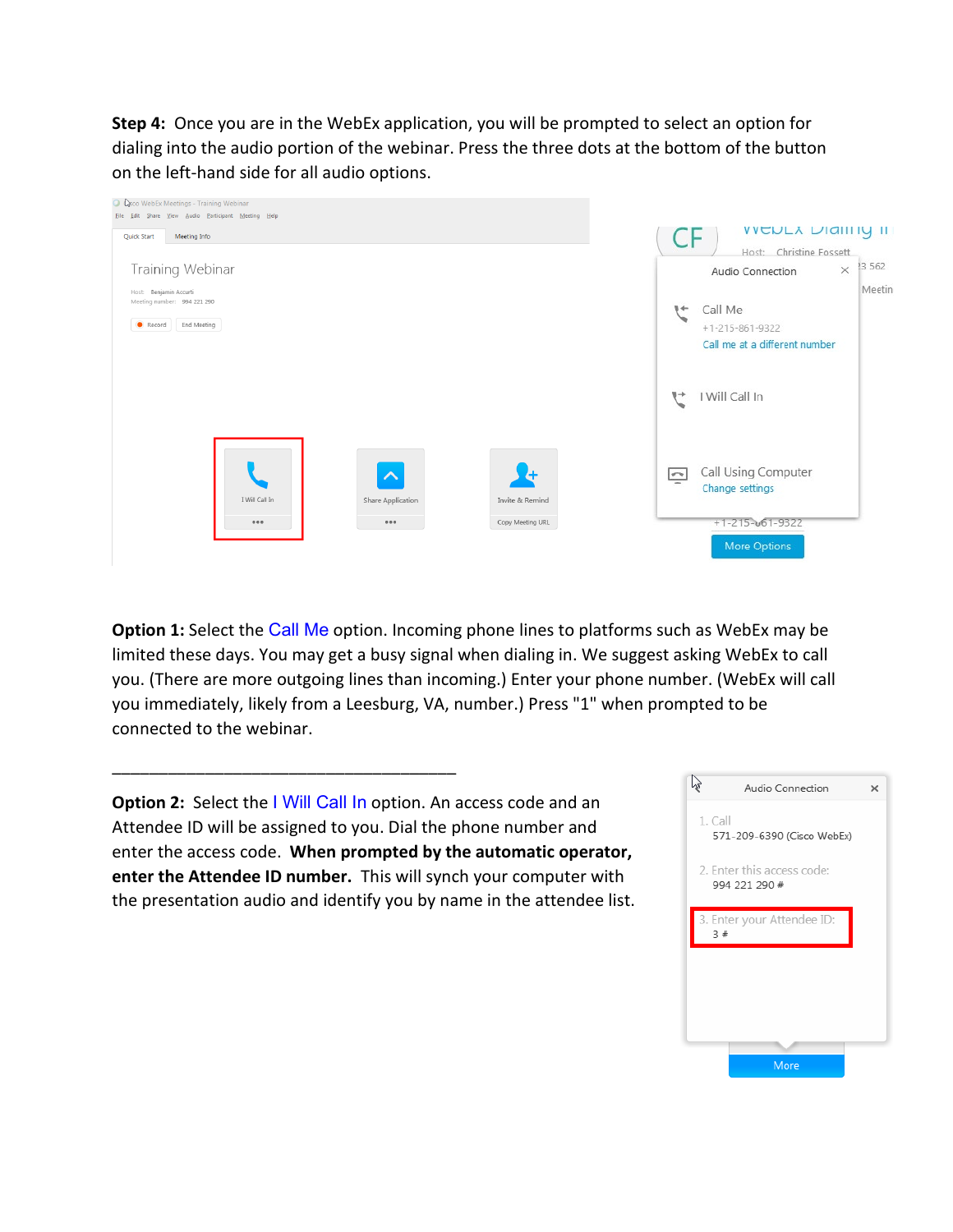### **Installing an Extension**

**NOTE:** Please log in approximately 5 minutes before the webinar starts to allow time for the extension to load.

**Step 1:** Click on the link provided in the meeting appointment

**Step 2:** Sign in.



@ 2015 Cisco and/or its affiliates. All rights reserved. Contact Support

 $\frac{d}{d}$ 

Do not want to use an extension? Run a temporary application to join this meeting.

**Step 3:** Click the green Add WebEx button

## Step 1 of 2: Add WebEx to Chrome

Follow this one-time process to join WebEx meetings quickly.



Do not want to use an extension? Run a temporary application to join this meeting.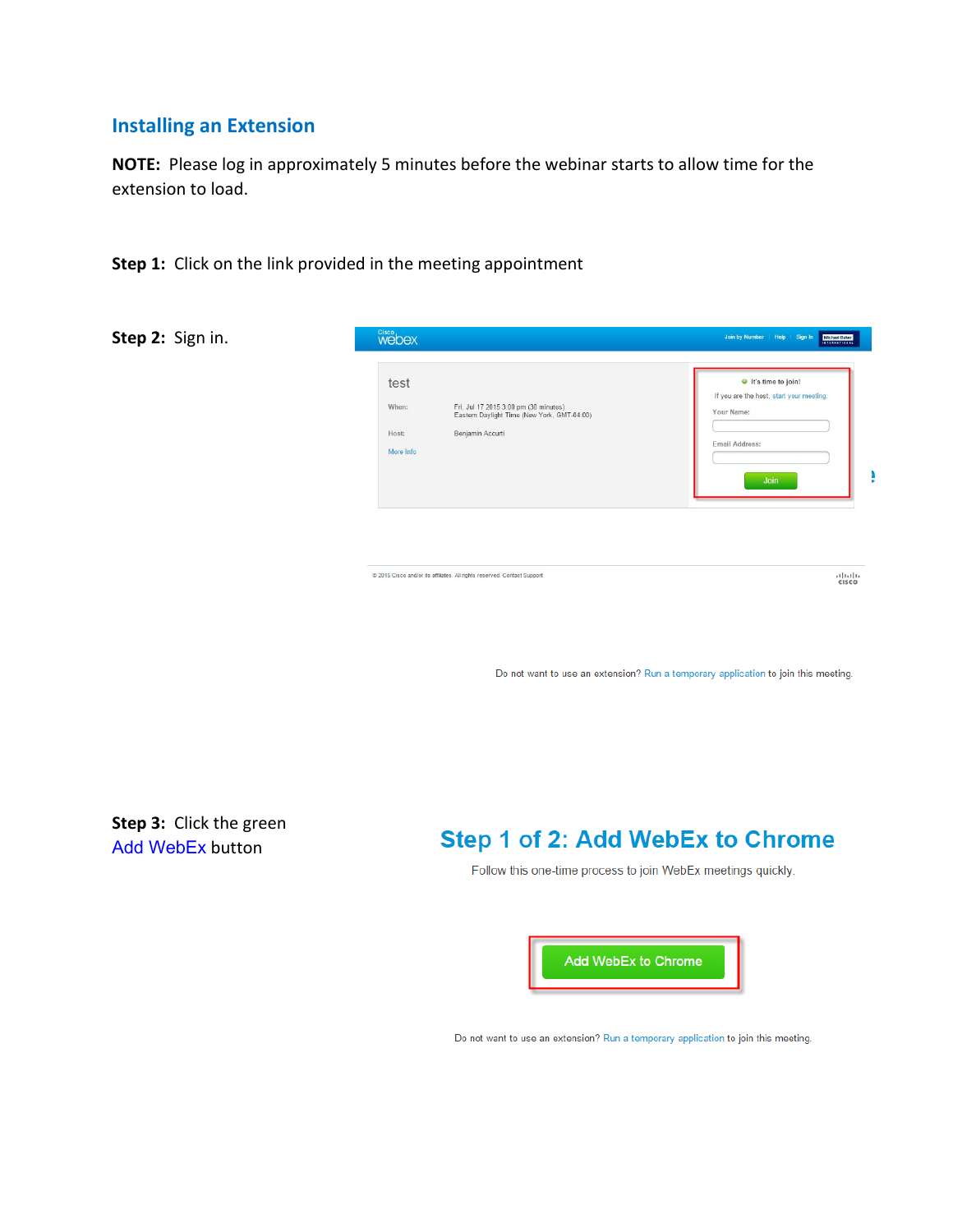**Step 4:** Click the blue + ADD TO button



**Step 5:** Click the white Add button



**Step 6:** Once you are in the WebEx application, you will be prompted to select an option for dialing into the audio for the webinar. Select the I Will Call In option. An access code and an Attendee ID will be assigned to you.



 $\ddot{\phantom{a}}$ 

Copy Meeting URL

...